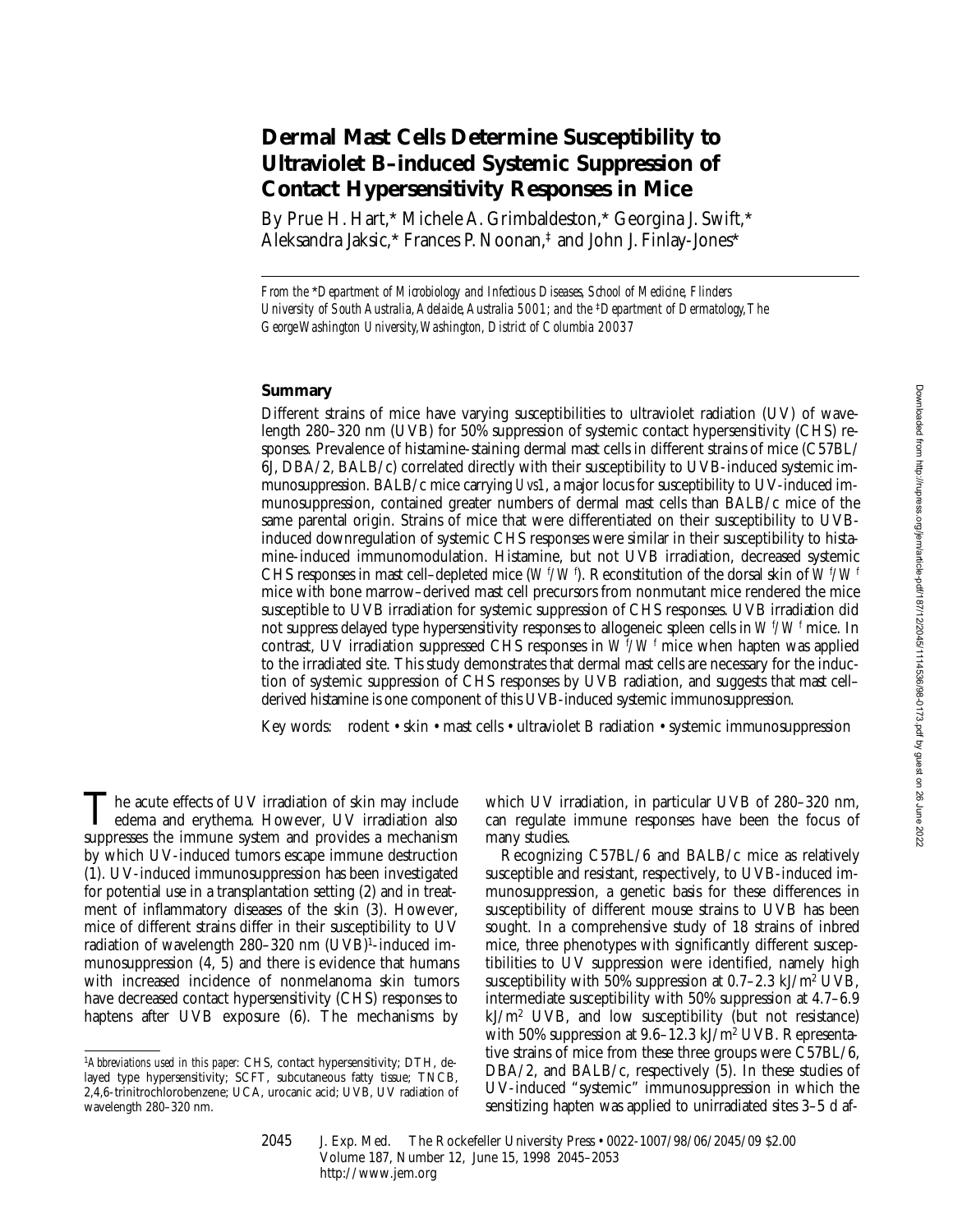ter irradiation, MHC haplotype did not correlate with UV suppression in four MHC congenic strains (5). In contrast, polymorphisms at a locus within the murine MHC and at the *Lps* locus, in turn controlling transcription and translation of the  $Tnf-\alpha$  gene, were shown to correlate with susceptibility to the effects of UVB for "local" suppression, i.e., of CHS responses to haptens or antigens applied to UV-irradiated sites (4, 7).

Further studies in mice of UVB-induced systemic immunosuppression have identified the locus, *Uvs1*, as a major locus for susceptibility to UV suppression (8). BALB/c-*Uvs1* mice were derived by nine generations of successive backcrossing of  $F_1$  hybrid BALB/c  $\times$  C57BL/6 (CB6F<sub>1</sub>) mice to the BALB/c parent with selection for high susceptibility to UV suppression (8), followed by three generations of intercrossing. Under these conditions, high susceptibility segregates as an autosomal dominant trait. Both BALB/c and BALB/c-*Uvs1* mice are albino. With a dose of UV of 4.5 kJ/m<sup>2</sup>, C57BL/6 mice  $(n = 39)$  show a mean percent suppression of 84  $\pm$  3, BALB/c mice (*n* = 55) of  $30 \pm 3$  and BALB/c-*Uvs1* ( $n = 123$ ) of  $53 \pm 2$  (8).

Dermal mast cells are activated and degranulate after UVB irradiation (9). Findings of reduced UV-induced swelling in the ears of mast cell–deficient mice (*W/Wv*; reference 10) support the conclusion that mast cells play an important role in UV-induced inflammation. Histamine is the major biogenic amine of skin mast cells and is stored bound to proteoglycans in cytoplasmic granules (11). As histamine provides an important signal to keratinocytes to produce prostanoids (12, 13), and in vivo studies by us and others with histamine receptor antagonists (14, 15) and indomethacin (13, 16) have highlighted directly or indirectly histamine and prostanoid involvement in UVB-induced immunosuppression, we investigated the distribution of histamine-staining mast cells by immunohistochemistry in the dermis and subcutaneous fatty tissue (SCFT, also known as the hypodermis, the hypodermal fat layer or the stratum adiposum) of C57BL/6J, DBA/2, BALB/c, and BALB/c-*Uvs1* female mice and the correlation of these with their susceptibility to UVB-induced systemic suppression of CHS responses. Further, we investigated the susceptibility of mast cell–depleted mice to the immunomodulatory effects of both UV irradiation and administration of histamine. In these latter studies, the involvement of mast cells in the ability of UVB radiation to modulate local as well as systemic CHS responses was investigated, and also in a delayed type hypersensitivity (DTH) response to allogeneic spleen cells. The effect of reconstitution of the dorsal skin of mast cell–depleted mice with dermal mast cells on susceptibility to systemic immunomodulation by UVB was also examined.

#### **Materials and Methods**

*Mice.* Pathogen-free, female BALB/c, DBA/2, and C57BL/6J mice were obtained (Animal Resource Center of the South Australian Department of Agriculture, Adelaide, Australia). Mice car-

rying the *W <sup>f</sup>* mutation on both the C57BL/6 and DBA/2 background were obtained originally from the Walter and Eliza Hall Institute of Medical Research (Melbourne, Australia; reference 17). The homozygous mast cell–depleted mice  $(W^{\dagger}/W^{\dagger})$ , the heterozygous mice (*W <sup>f</sup>/*+), and the wild-type mice (+/+) were the progeny of the mating of  $(C57BL/6W^f \times DBA/2W^f)$  F1 hybrids, with the  $W^{f}/W^{f}$ ,  $W^{f}/+$ , and  $+$ / $+$  mice identified by coat color. The parental strains for the *Uvs1* mice were obtained from the Frederick Cancer Research Facility (Frederick, MD). All mice were of equivalent age (69–80 d) and were not in hair growth as determined by histology and increased skin fold thickness. All experiments were performed according to the ethical guidelines of the National Health and Medical Research Council of Australia.

*Immunohistochemical Staining for, and Quantification of, Histaminecontaining Mast Cells.* Samples of dorsal skin (2–4/mouse) were rolled, fixed in 10% buffered formalin, and paraffin embedded ensuring vertical orientation of the roll, and  $4-\mu m$  sections were cut and immunohistochemically stained with a 1/400 dilution of rabbit polyclonal antihistamine antibody (Chemicon, Temecula, CA). After incubation with a biotin-conjugated sheep anti–rabbit immunoglobulin (Silenus, Hawthorn, Australia) and peroxidaseconjugated streptavidin (Dako, Carpinteria, CA), the reaction product was developed with 3,3'-diaminobenzidine tetrahydrochloride (Sigma Chemical Co., St. Louis, MO). Sections were counterstained with hematoxylin solution. Control sections were incubated with diluted rabbit serum (1/400) or no primary antibody. The staining for histamine was specific as preincubation of the antibody with histamine significantly reduced the staining detected.

A video image analysis system (Video Pro 32; Leading Edge Pty Ltd., Adelaide, South Australia) was used to quantify histaminestaining cells in 15 consecutive fixed fields in each roll of skin. The epidermis was orientated horizontally and using a  $\times 10$  objective and a  $\times$ 2.5 camera eyepiece; fields covering the epidermis through to the SCFT were selected. Mast cells (i.e., histaminestaining cells) and area of dermis and SCFT per fixed field of 800- $\mu$ m width were measured (but expressed per mm); the coefficient of variation for measurement of mean dermal area for 15 fields was ,14%. Dermal mast cell prevalence (see Figs. 1 *A* and 4 *A*) was determined by dividing the mast cell numbers per mm horizontal field length (Figs. 1 *B* and 4 *B*) by the dermal area for that field (Figs. 1 *C* and 4 *C*). In all experiments, the identity of the sections for examination by video image analysis was coded except for the positive control that was a section from skin rolls prepared from a C57BL/6J mouse. This positive control demonstrated minimal difference in staining intensity for mast cells from different staining runs. For measurement of the image background in all measurements of optical density, readings were standardized using a bright field image of the background illumination. This allowed correction of nonuniform illumination over a field of view, which would otherwise affect the discrimination of features by their gray value.

For quantification of the histamine content in each cell, the integrated optical density (representing the total amount of histamine staining in a given cell) was measured, as well as the area of histamine staining in each cell. For two rolls from each of six mice (three C57BL/6J and three BALB/c) all processed and stained within the same staining run, 200 mast cells were captured systematically in consecutive fields using a  $\times$ 40 objective. The cells were categorized according to distribution in the upper or lower dermis (equal halves) or SCFT.

*UV Irradiation.* The UV source was a bank of FS40 sunlamps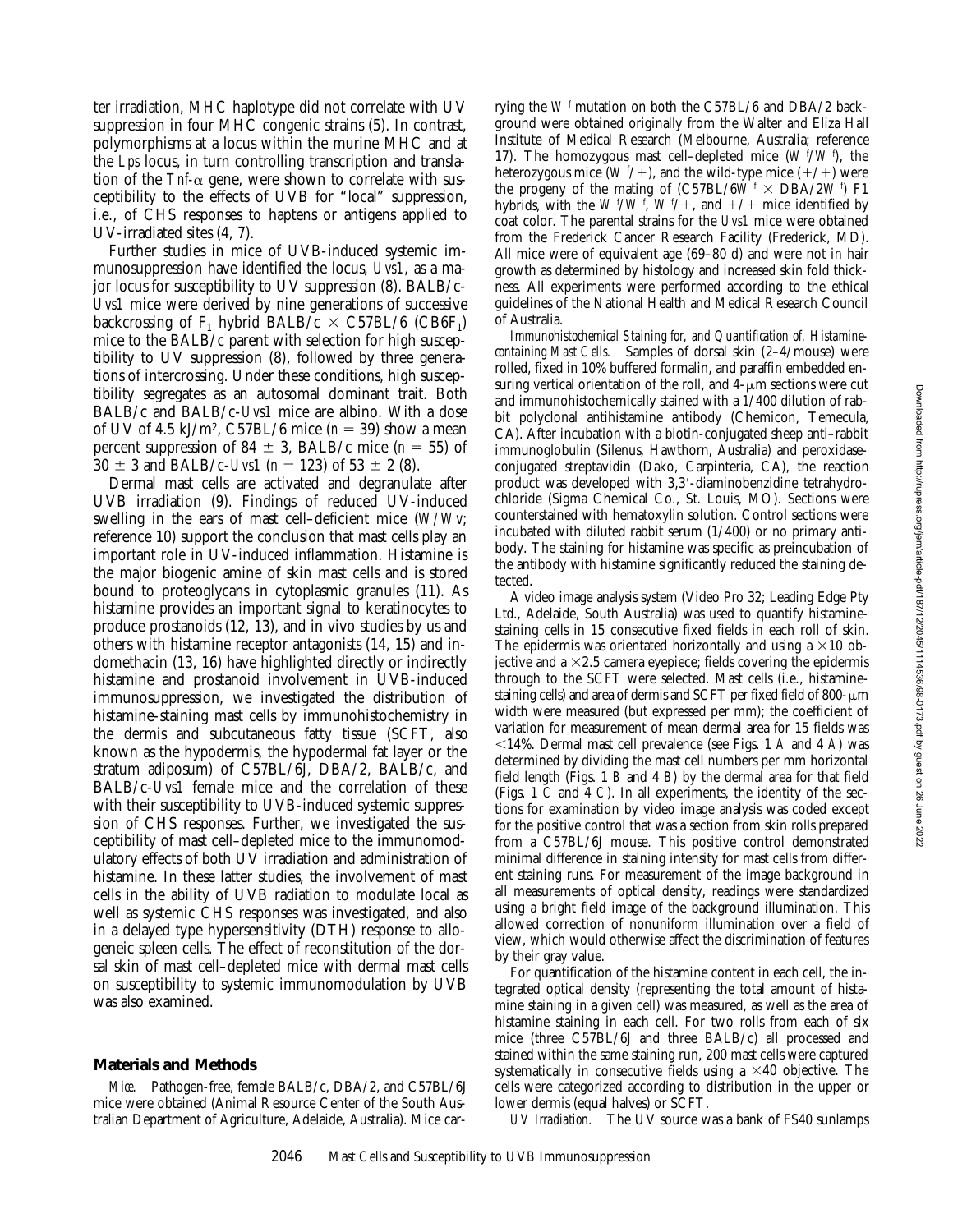(Westinghouse Corp., Pittsburgh, PA) emitting a broad band of UV, 250–360 nm, with 65% of the output in the UVB range (280–320 nm). A polyvinylchloride plastic film was used to screen out wavelengths of  $<290$  nm. The dose rate was monitored using a UVX radiometer with a UVX-31 sensor (Ultraviolet Products Inc., San Gabriel, CA). For irradiation of the mice, a uniform dorsal area (8 cm2) was clean shaven, the ears protected with black adhesive insulation tape, and the mice housed in individual compartments of perspex cages. The sunlamps were held 20 cm above the cages.

*Histamine Administration.* Histamine (0.2–200 μg/mouse; Sigma Chemical Co.) was dissolved in mouse osmolality PBS (330  $mOsm/kg$  H<sub>2</sub>O) and injected subcutaneously into the backs of mice 5 d before sensitization with hapten. All mice received an equal volume of diluent, with or without histamine.

*Assay of CHS.* For assay of systemic CHS responses, 5 d after UVB irradiation or histamine administration, mice (five per group) were sensitized on the shaved ventral skin with 100  $\mu$ l of freshly prepared 5% (wt/vol) 2,4,6-trinitrochlorobenzene (TNCB; Tokyo Kasei Kogyo Ltd., Tokyo, Japan) in acetone. 5 d later and after coding the identities of the mouse groups, a CHS response was elicited by applying 10  $\mu$ l freshly prepared 1% TNCB in acetone to each of the ventral and dorsal surfaces of both ears. 24 h after challenge, the ear thickness was measured with a micrometer (Mitutoyo Corp., Tokyo, Japan) and the extent of ear swelling for each mouse was calculated by subtracting the ear thickness before challenge. The mean swelling measured in mice that were challenged, but not sensitized, with TNCB ( $\sim$ 0.03 mm) was subtracted from this value. For local CHS responses, mice were sensitized 3 d after irradiation on the same dorsal site as UVB-irradiated with 100 ml freshly prepared 1% TNCB in acetone. The challenge of ears with TNCB was as described above.

*Assay of DTH.* 4 d after UVB irradiation,  $W^{f}/W^{f}$  and  $W^{f}/+$ mice were immunized by subcutaneous injection of  $2.5 \times 10^7$ allogeneic spleen cells (from BALB/c mice) in 50  $\mu$ l PBS into each flank of each mouse. 7 d later, the thickness of the hind footpads of the animals was measured with a micrometer before challenge with a subcutaneous injection of 107 allogeneic spleen cells in a volume of 40  $\mu$ l PBS. After 24 h, the footpad thickness was measured again and the extent of swelling for each footpad was calculated by subtracting the footpad thickness before challenge.

*Reconstitution of the Dorsal Skin of*  $W^f/W^f$  *Mice with Bone Marrow–derived Mast Cell Precursors.* Bone marrow cells from wildtype  $(+/+)$  mice were cultured at  $10^6/\text{ml}$  in Eagles's MEM, alpha modification (alpha MEM; Sigma Chemical Co.) supplemented with  $10^{-4}$  M 2-mercaptoethanol, 20% horse serum (Gilles Plains Animal Resource Centre, Adelaide, Australia), and 10% pokeweed-mitogen–stimulated spleen cell–conditioned medium (PWM-SCM). PWM-SCM was prepared as previously published (18) with  $2 \times 10^6$  cells/ml incubated for 5 d in alpha MEM supplemented with 10% fetal calf serum,  $10^{-5}$  M 2-mercaptoethanol, and 1:300 dilution of pokeweed mitogen (Sigma Chemical Co.). Culture flasks were incubated at  $37^{\circ}$ C in 5% CO<sub>2</sub> with half the medium replaced every 7 d. After 31 d, the cells were washed and suspended in alpha MEM (2.5  $\times$  10<sup>6</sup>/ml) for injection in vivo. Each  $W^{\prime}/W^{\prime}$  mouse received  $10^6$  cells in  $8\times 50$  $\mu$ l subcutaneous injections in two rows within a 1-cm width  $\times$  2-cm length of shaved dorsal skin. From  $3.00 \times 10^8$  bone marrow cells harvested from 16 +/+ mice,  $2.3 \times 10^7$  cells (7.6% yield) were harvested at the end of the 31-d culture period. The cultured cells  $(>=85%)$  stained blue after staining with alcian blue–safranin (Csaba's mast cell stain; reference 19) indicating immature mast cells.

the 18 *W <sup>f</sup>* /*W <sup>f</sup>* mice injected with bone marrow–derived mast cell precursors (10 male, 8 female). On the next day, 13 mice were irradiated with 12 kJ/m2 UVB and 5 served as controls. 5 d later, the mice were assessed for a systemic CHS response as described above. At the end of the systemic CHS assay, the mice were killed and dorsal skin sampled for evaluation of mast cell numbers. Mast cells in the dorsal skin of the bone marrow–reconstituted  $W^{\mathit{f}}/W^{\mathit{f}}$  mice were confirmed to be mature connective tissue mast cells by staining red with the alcian blue–safranin staining procedure (data not shown). *Expression of Results and Statistical Analysis.* For mast cell quan-

6 wk after reconstitution, an 8-cm2 dorsal area was shaved on

tification and measurement of area of the dermis and SCFT, a mean value for each mouse was determined from 30–60 measurements. For measurement of integrated optical density and stained area per cell, the mean result from individual mice was used to calculate the mean value  $\pm$  SD for three mice. A multiple comparison procedure using a one-way analysis of variance and Fisher's least significant difference test was used to determine the statistical significance ( $P < 0.05$ ) of differences between groups of mice from different strains. This form of analysis was also used for a test of significance between groups of mice within a CHS experiment. If the results from only two strains were compared (e.g., BALB/c versus BALB/c-*Uvs1,* C57BL/6J versus BALB/c for measurements of integrated optical density), an unpaired Student's *t* test was used. Strain-dependent effects of UVB or histamine on CHS to TNCB was examined by a multifactorial analysis of variance (MANOVA). Probabilities of  $<$  0.05 were considered significant.

### **Results**

*Dermal Mast Cells.* With the use of a video image analysis system, the prevalence of histamine-staining dermal mast cells (mast cells per mm2) was found to be significantly greater in C57BL/6J mice than in DBA/2 mice  $(P<0.05)$ , which in turn had a significantly greater dermal mast cell prevalence than measured in BALB/c mice  $(P \le 0.05$ ; Fig. 1 *A*). When mast cell numbers and tissue areas were considered separately in the different mouse strains, similar significant differences  $(P \le 0.05)$  were detected in dermal mast cell numbers per mm horizontal field length (Fig. 1 *B*). In the SCFT, there was no significant difference in the number of mast cells per mm horizontal field length of DBA/2 and BALB/c mice (Fig. 1 *B*). However, there was a significant decrease in mast cell prevalence in the SCFT of C57BL/6J mice  $(P < 0.05$ ; Fig. 1 *B*). The area of the dermis or SCFT per unit horizontal length of tissue for the three strains of mice examined did not vary significantly (Fig. 1 *C*). There was a linear relationship between the prevalence of histamine-staining dermal mast cells and the log of the dose of UVB demonstrated by others (5) to cause 50% suppression of CHS responses in the different mouse strains (Fig. 1 *D*). Representative histologic sections from BALB/c and C57BL/6J mice are shown in Fig. 2, *A* and *B*, respectively.

Differences in the histamine content of mast cells from C57BL/6J and BALB/c mice were investigated by measurement of the integrated optical density for histamine staining in 400 skin mast cells/mouse. The relative distribu-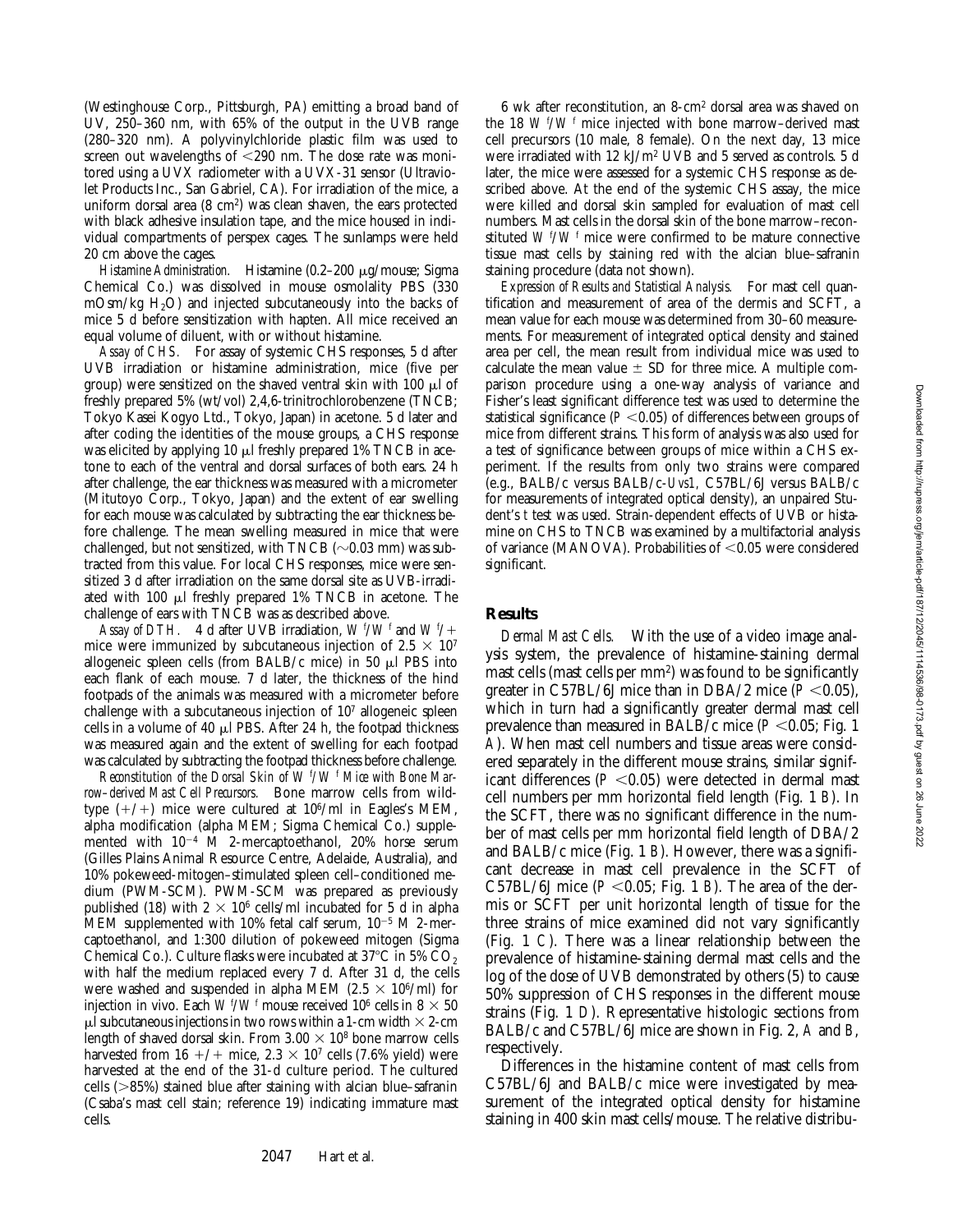

**Figure 1.** Mast cells in the dorsal skin of C57BL/6J, DBA/2, and BALB/c mice. (*A*) Mast cells per mm2 dermal area. (*B*) Mast cells per mm horizontal field length in the dermis and SCFT of C57BL/6J ( $C\overline{57}$ ; *n* = 10), DBA/2 (*DBA*;  $n = 5$ ), and BALB/c (*B/c*;  $n = 11$ ) mice. (*C*) The area (mm2) of the dermis and SCFT per mm of fixed field length for the same mice as shown in *B*. (*D*) The correlation between mast cell prevalence in the dermis (*A*) and susceptibility to UVB radiation for systemic suppression of CHS responses. Each point in *A* and *B* represents the mean mast cell number (expressed per area and fixed field length, respectively), and in *C*, area per fixed field length for 30–60 measurements/mouse. In *A* and *D*, the number of mice per group is shown in brackets. In *D*, the mean mast cell number per mm<sup>2</sup> dermis for  $4-\mu m$  sections ( $\pm SD$ ) was plotted against the log of the UV dose (as documented by others [5]) required for 50% suppression of CHS responses.

tion of the 400 mast cells assessed varied for the different mouse strains (Fig. 3 *A*), as well as the tissue area required to be scanned in order to measure 400 mast cells. The mean area for histamine staining in mast cells from all mice

was similar, the variation in stained areas approximating a normal distribution. The mean integrated optical density for histamine staining per cell was very similar for C57BL/6J and BALB/c mice (Fig. 3 *B*).

*BALB/c-Uvs1 Mice.* Mast cell numbers in the dermis and SCFT of BALB/c-*Uvs1* mice and BALB/c mice of the same parental origin were investigated (Fig. 4). Within each of the three experiments (five BALB/c-*Uvs1* and five BALB/c in experiment 1, three BALB/c-*Uvs1* and two BALB/c in experiment 2, and three BALB/c-*Uvs1* and two BALB/c in experiment 3), all BALB/c-*Uvs1* animals were littermates. Dermal mast cell numbers were significantly higher in the BALB/c-*Uvs1* mice  $(P = 0.0001$ ; Fig. 4 *A*), although there were no differences in the numbers of mast cells in the SCFT (Fig. 4 *B*). It should be noted that variation in dermal mast cell numbers within the BALB/c-*Uvs1* group occurred in all three experiments (three high and two low in experiment 1, two high and one low in experiment 2, and two high and one low in experiment 3). Dermal areas for the BALB/c-*Uvs1* and BALB/c mice were not significantly different (Fig. 4 *C*).

*Immunomodulation of Systemic CHS Responses.* To confirm that histamine was a mast cell product that could limit quantitatively UVB-induced immunosuppression in BALB/c (low susceptibility) versus C57BL/6J (high susceptibility) mice, the different mouse strains were UVB irradiated or injected subcutaneously with increasing doses of histamine 5 d before sensitization with the hapten, TNCB, and assay of a CHS response to that hapten (Fig. 5). The strain-dependent effects of UV on CHS to TNCB were significant by multifactorial analysis of variance, with 50% suppression at UVB doses as published (reference 5; Fig. 5 *A*). However, there was no difference between the strains at a dose of histamine that was immunosuppressive  $(20 \mu g/m$ ouse; Fig. 5 *B*).

*Mast Cell–depleted Mice.* Mast cell–depleted mice  $(W^f/W^f)$ ; reference 17) were then tested for susceptibility to UVBinduced systemic immunosuppression. The prevalence of dorsal dermal mast cells in the homozygous  $(W^{\mathrm{f}}/W^{\mathrm{f}})$  mice was  $\sim$ 12% of that measured in wild-type mice of the same



**Figure 2.** Histologic sections of dorsal skin from representative mice. (*A*) BALB/c, (*B*) C57BL/6J. *Arrows*, Mast cells.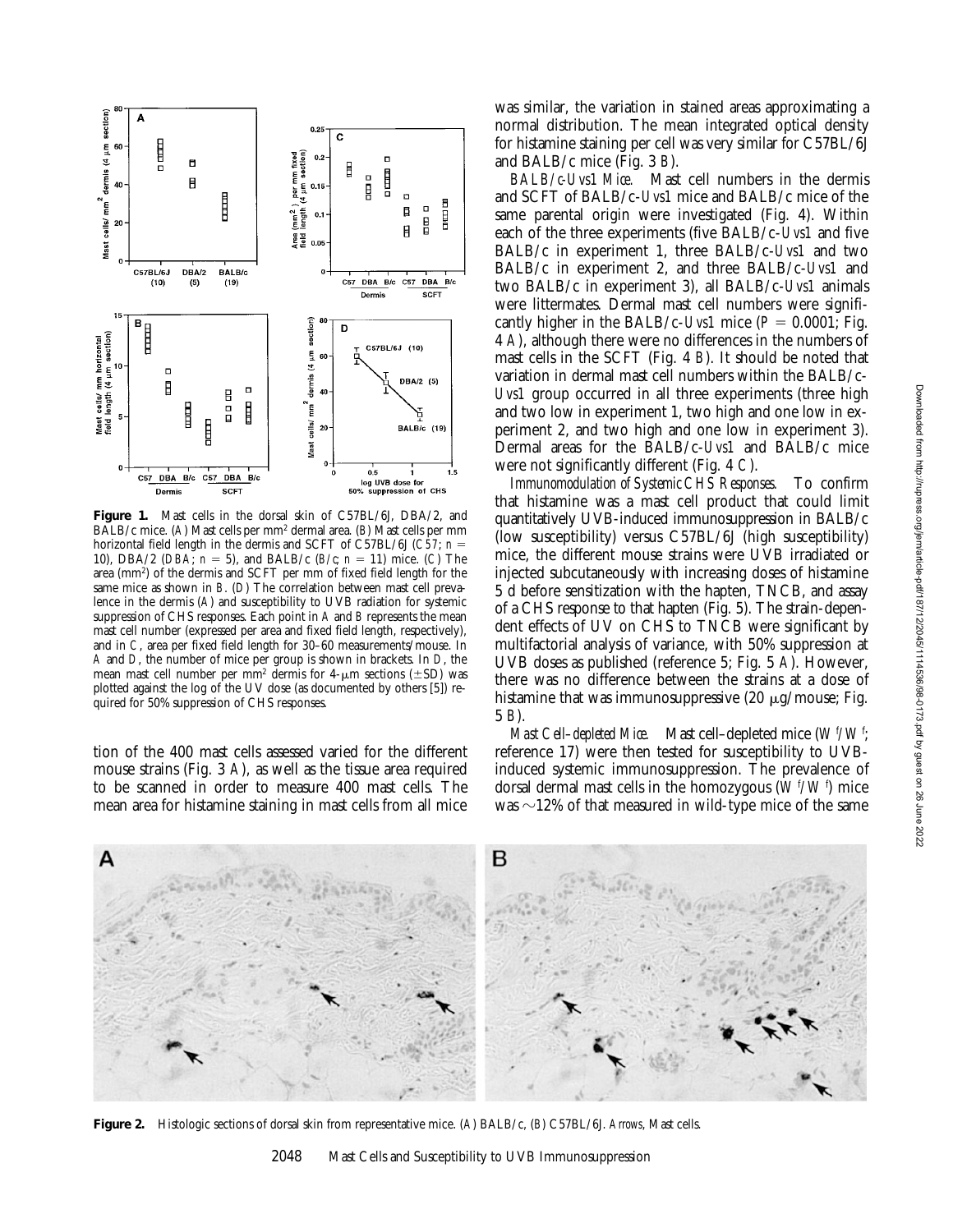

Figure 3. (A) Location of 400 mast cells from the dorsal skins of each of three C57BL/6J and three BALB/c mice examined for histamine content. The proportion of mast cells (mean  $+$  SD) in the upper dermis (*D*), lower dermis, and SCFT is shown. (*B*) Histamine content of these cells as assessed by measuring the integrated optical density (mean  $+$  SD) for individual histamine-stained cells.

genotype (Fig. 6 *A*). Systemic CHS responses by  $W^{\mathrm{f}}\!/W^{\mathrm{f}}$ mice, in contrast to heterozygous  $(W^{f}/+)$  and wild-type  $(+/+)$  mice, were not suppressed by UVB at the dose of irradiation tested (Fig. 6 *B*). However, when the mast cell product histamine was exogenously introduced 5 d before hapten sensitization, CHS responses in these animals were reduced (Fig. 6 *C*).

In a manner similar to regulation of systemic CHS responses, UVB irradiation was able to suppress a DTH response to allogeneic spleen cells in heterozygous  $(W^{f}/+)$ , but not in homozygous (*W<sup>t</sup>/W'*), mice (representative of



and in C, area per fixed field length, for 30–60 measurements/mouse. In *A* and *C*, the number of mice per group is shown in brackets.



**Figure 5.** The effect of (*A*) UVB and (*B*) histamine on the CHS responses of BALB/c and C57BL/6J mice to the hapten, TNCB. In *A*, mice were UVB irradiated on their shaved dorsal surface with increasing doses of UVB (290–320 nm) as indicated. In *B*, mice were injected subcutaneously on their backs with increasing doses of histamine per mouse. The mean change in ear swelling  $(+SD)$  for five mice/group is shown; the groups of mice were always coded before challenge with hapten and ear thickness measurements. \*Result significantly different ( $P < 0.05$ ) to that of nonirradiated mice in *A* or control mice in *B*.

two experiments in Table 1). In contrast, mast cell depletion in mice did not affect downregulation of local CHS responses by UVB irradiation, i.e., CHS responses after sensitization with hapten applied to the irradiated site (representative of two experiments in Table 1).

 $\widehat{[mn]}$ 

SD

 $mean +$ 

Ear Swelling,

0.1

O

B  $0.3$ 

Τ

 $+1$ 



**HUTTING** 



**Figure 6.** (*A*) Dermal mast cells per mm2 area in dorsal skin of  $W^{f}/W^{f}$ , heterozygous  $W^{f}/+$ , and wild-type  $+/+$  mice (*n* = three in each group). Quantification was as per Fig. 1 *A*. (*B*) The contact hypersensitivity response to TNCB by  $W^{\text{f}}/W^{\text{f}}$  mice after exposure to 12 kJ/m2 UVB. The mean result  $(+SD)$  for mice from three experiments is shown. (*C*) The CHS response to TNCB by  $W^f/W^f$  mice after UVB irradiation or administration of 200 and 2  $\mu$ g histamine/ mouse. The mean result  $(+SD)$  for five mice/group is shown. In *B* and *C*, a result significantly different ( $P < 0.05$ ) to that of nonirradiated mice of the same type.

 $\square$  - UVB

 $\Box$  $+$  UVB

T

 $+$ Mf

 $Wf/Wf$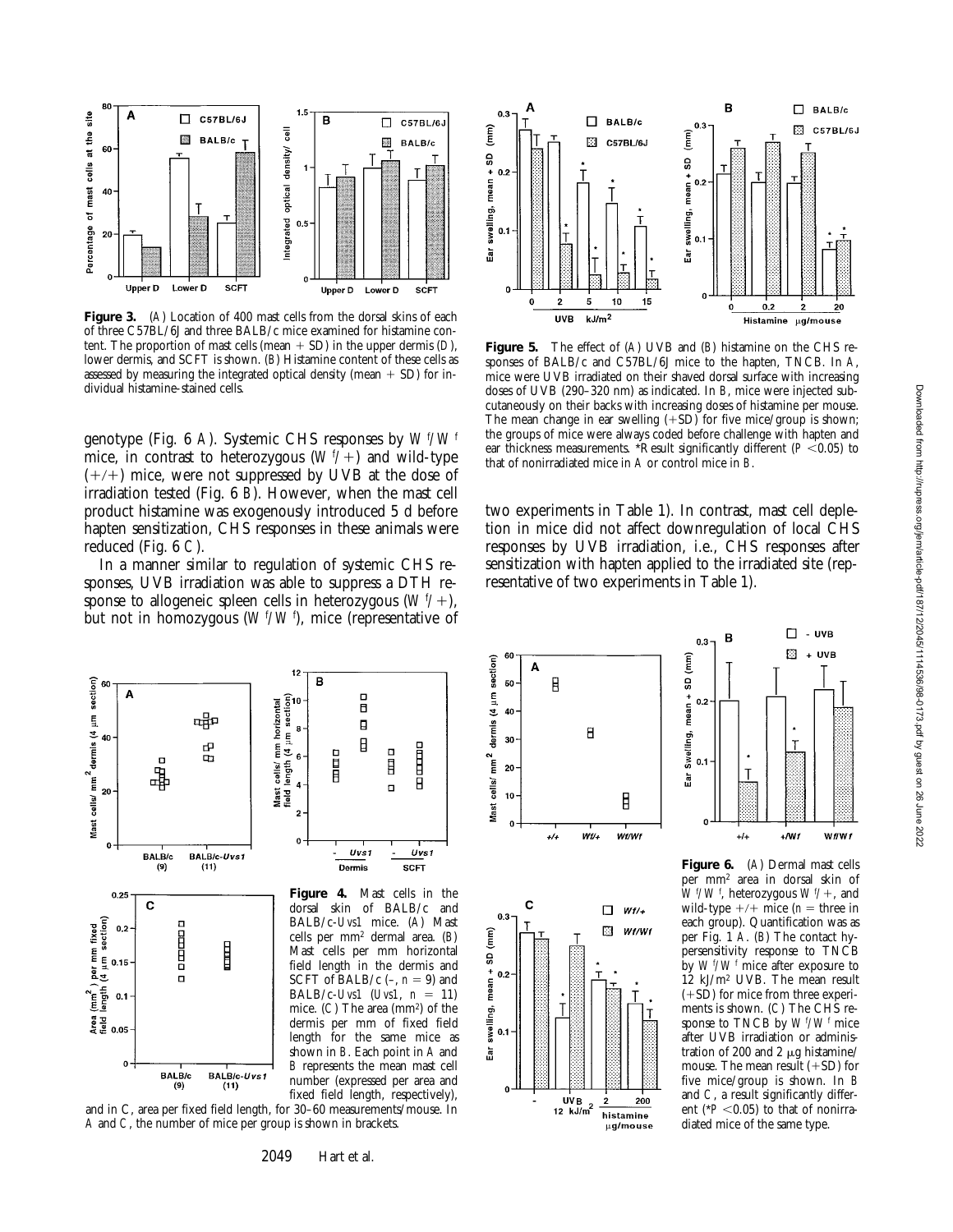**Table 1.** *Effect of UVB Irradiation on Immune Responses in Mast Cell–depleted Mice*

|                                                                   | Nonsensitized   | Sensitized                  |                            |
|-------------------------------------------------------------------|-----------------|-----------------------------|----------------------------|
| $UVB(12 \text{ kJ/m}^2)$                                          |                 |                             |                            |
| DTH responses to allogeneic spleen cells*                         |                 |                             |                            |
| $W^{f}/+$                                                         | $0.01 \pm 0.02$ | $0.13 \pm 0.01$             | $0.02 \pm 0.02^{\ddagger}$ |
| $W^{f}/W^{f}$                                                     |                 | $0.01 + 0.01$ $0.10 + 0.01$ | $0.08 + 0.01$              |
| CHS responses to TNCB applied for sensitization at the irradiated |                 |                             |                            |
| site (local CHS) <sup>§</sup>                                     |                 |                             |                            |
| $W^{f}/+$                                                         | $0.03 + 0.02$   | $0.26 + 0.01$               | $0.14 \pm 0.01^{\ddagger}$ |
| $W$ f/Wf                                                          | $0.03 + 0.01$   | $0.26 + 0.01$               | $0.13 + 0.01^{\ddagger}$   |

\*Mean swelling (mm) of the hind footpad ( $\pm$ SD, n = 4 mice, 8 footpads) 24 h after challenge.

 $\frac{1}{7}P < 0.05$ .

§Mean swelling (mm) of ears ( $\pm$ SD, n = 5 mice, 10 ears) 24 h after challenge.

*Susceptibility of*  $W^f/W^f$  *Mice, Reconstituted in the Dorsal Skin with Bone Marrow–derived Mast Cell Precursors, to Immunomodulation by UVB Irradiation.* Of the 18  $W^f/W^f$  mice administered bone marrow–derived mast cell precursors, only one was judged to be poorly reconstituted after 8 wk (6 wk  $+$  2 wk CHS assay; Fig. 7 *A*). In the reconstituted mice, the mast cells were found nonuniformly distributed in the dorsal skin and the data summarized in Fig. 7 *A* comprise an average for 15 consecutive fields from the skin of each mouse, some with numerous mast cells and others with very few. There was no significant difference in the dorsal mast cell numbers of reconstituted mice that had been either UVB irradiated or nonirradiated 12 d before skin sampling.

Susceptibility to UVB  $(12 \text{ kJ/m}^2)$  for systemic suppression of CHS responses was evaluated in 13 mast cell–reconstituted  $W^{\mathrm{f}}/W^{\mathrm{f}}$  mice. The CHS response by all mice except one was significantly suppressed by UVB irradiation; this mouse was the one shown in Fig. 7 *A* to be poorly reconstituted and the results for this mouse have been excluded from the results of Fig. 7 *B*.

## **Discussion**

The evidence supporting the hypothesis that mast cells determine susceptibility to UVB-induced systemic immunosuppression is of two types. (*a*) In different strains of mice, susceptibility to UVB immunosuppression correlated with dermal mast cell prevalence and the prevalence in  $W^f/W^f$  mice was insufficient to mediate susceptibility. This established a correlation. (*b*) The ability of reconstitution of the dorsal skin of  $W^f/W^f$  mice with mast cells to confer susceptibility to UVB-induced systemic immunosuppression confirmed the functional role of mast cells in this response, and eliminated the concern that the lack of



**Figure 7.** Reconstitution of the dorsal skin of  $W^{\mathrm{f}}/W^{\mathrm{f}}$  mice with bone marrow–derived mast cell precursors. (*A*) Mast cells per mm horizontal field length in the dermis and SCFT of wild-type  $(+/+, n = 7)$ ,  $W^f/W^f$ (*Wf*;  $n = 7$ ), and  $W^f/W^f$  mice reconstituted with bone marrow–derived mast cell precursors (*BMWf*;  $n = 18$ *).* (*B*) The effect of UVB (12 kJ/m<sup>2</sup>) on the systemic CHS response to the hapten, TNCB, by wild-type  $(+/+)$ ,  $W^{\frac{f}{f}}W^{\frac{f}{f}}$  and  $W^{\frac{f}{f}}W^{\frac{f}{f}}$  mice reconstituted with bone marrow–derived mast cell precursors (*BMW<sup>t/</sup>W<sup>t</sup>*). The mean change in ear swelling (+SD) for 5 mice/group is shown with the exception of 12 UVB-irradiated *BMW <sup>f</sup> /* W<sup>f</sup> mice; the groups of mice were coded before challenge with hapten and ear thickness measurements. \*A result significantly different  $(P < 0.05)$ to that of nonirradiated mice.

responsiveness of unreconstituted  $W^{\mathrm{f}}/W^{\mathrm{f}}$  mice to UVB might be the result of other abnormalities (anemia, albino nature) of these mice. The results with the albino BALB/c-*Uvs1* mice also argued against the possibility that pigment was contributing in this study to the extent of susceptibility of mice to systemic immunomodulation by UVB. In a previous study, it was confirmed that *Uvs1* was not genetically linked to 12 chromosomal markers including the pigment genes *b* (brown) and *c* (albino) (8).

By use of a combination of histamine types 1 and 2 receptor antagonists, we have previously shown that histamine is an important regulatory molecule in the pathway(s) by which UVB regulates systemic CHS responses in mice (14). The source of the histamine had not been confirmed. These studies implicate mast cell–derived histamine as an important contributor to a pathway that determines degree of susceptibility of mice to UVB-induced systemic, but not local, suppression of CHS responses. The histamine content of dermal mast cells as estimated using quantitative video image analysis did not vary significantly for different mouse strains. However, there was greater than a twofold increase in mast cell prevalence in the dermis of the C57BL/6J mice, i.e., UV highly susceptible mice, than in the dermis of the poorly susceptible BALB/c mice. In fact, there was a direct correlation between dermal mast cell prevalence and susceptibility to UVB-induced systemic suppression of CHS responses. Dermal mast cells in the BALB/c-*Uvs1* mice were also increased to a level similar to that of DBA/2 mice (Fig. 1 *A*). The level of mast cell prevalence is consistent with the previously reported extent of suppression of CHS responses in BALB/c-*Uvs1* mice with 4.5 kJ/m2 UVB (8). Overall, these objective measures of histamine in stained sections suggest a correlation between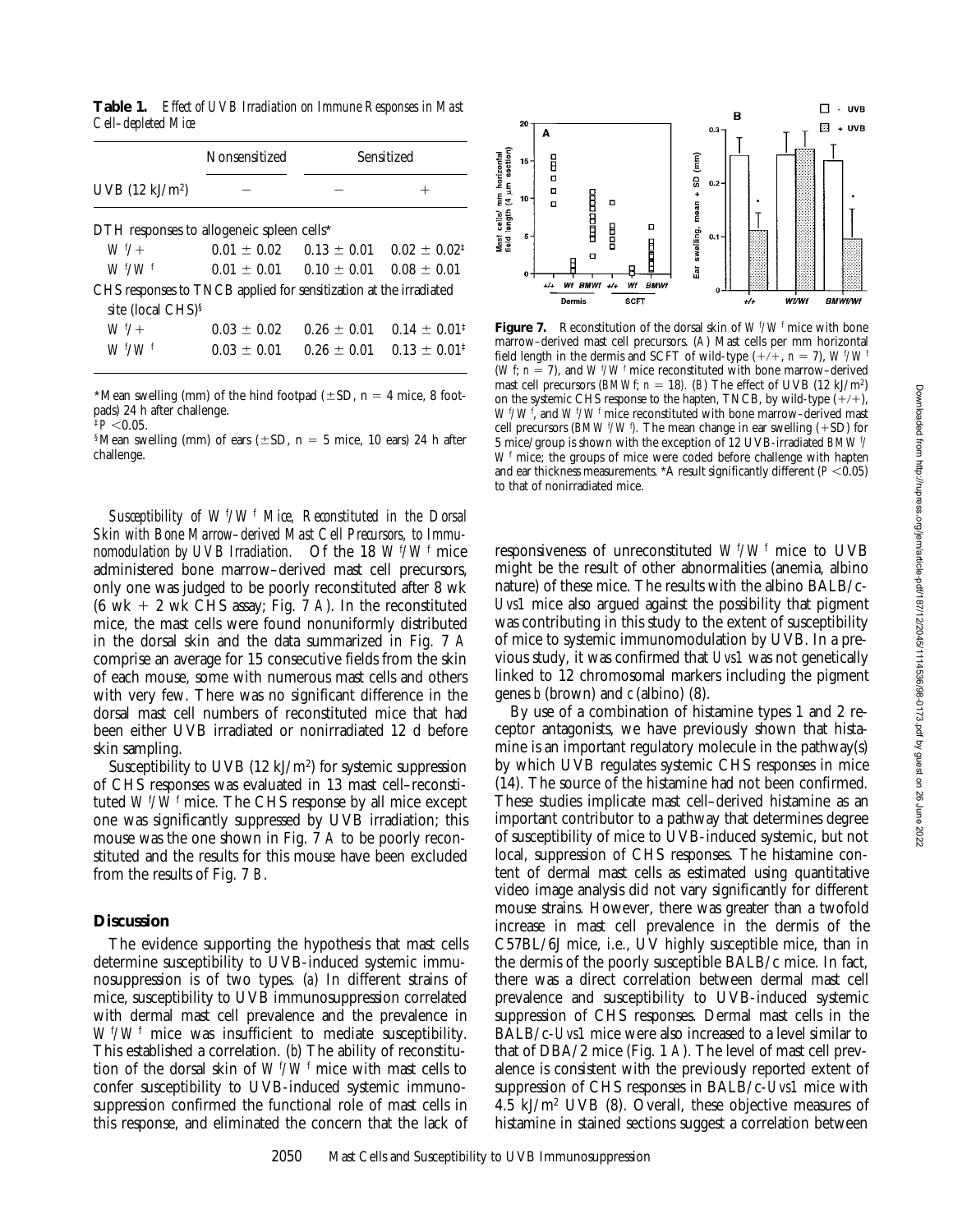total histamine that may be released from dermal mast cells after degranulation and the extent of systemic immunomodulation after UVB exposure.

That histamine was a component of a pathway defining degree of susceptibility of mice to UVB-induced systemic suppression of CHS responses was supported by further in vivo experiments. C57BL/6J and BALB/c mice differed in their susceptibilities to UVB for decreased CHS responses, but were similar in their susceptibilities to histamine-induced suppression of CHS responses. In addition, systemic CHS responses by mast cell–depleted mice  $(W^{\text{f}}/W^{\text{f}})$  were not suppressed after UVB irradiation, but were susceptible to suppression by histamine. If keratinocytes were producing histamine after UV irradiation as recently reported in vitro (20), it was not sufficient to suppress the CHS response in *W<sup>f</sup>*/*W<sup>f</sup>* mice. We believe that we have administered physiological concentrations of histamine to the mice; we estimated that the dermis of 8 cm<sup>2</sup> dorsal skin ( $\sim$ 270  $\mu$ m deep,  $\sim$ 40 mast cells/mm<sup>2</sup> horizontal section of dermis, and 3–5 pg histamine/mast cell; reference 20) contains  $\sim$ 8  $\mu$ g histamine. This must be considered a crude estimation of available histamine, as not all histamine would be released from degranulating mast cells. Whether histamine was the only important mediator from mast cells was not established. A low, but significant, level of UVB-induced immunosuppression was still detected in the mice administered histamine receptor antagonists (14). The potential contribution of mast cell–derived TNF- $\alpha$  and IL-4 to UVB-associated immunomodulation is currently under investigation. However, it may be that there was insufficient histamine receptor antagonist available at histamine's site(s) of action to ensure total inhibition.

UVB was also unable to suppress DTH responses in the  $W^f/W^f$  mice and implicates mast cells and their products in the regulation of this other systemic response. In contrast, there was no evidence for mast cell involvement in the modulation by UVB of CHS responses when the sensitizing hapten was applied to the irradiated site. These results suggest that antigen-presenting cells at a distant, nonirradiated site, but not at the irradiated site, are susceptible to immunomodulation, directly or indirectly, by mast cell products.

It is uncertain whether UV triggers dermal mast cell degranulation directly or indirectly. Signals from sensory nerve fibres originating in the epidermis may be involved (21). *Trans*-urocanic acid (UCA) is a histidine-derived product in the stratum corneum of the skin (22) and has been implicated as a photoreceptor for UV-induced immunosuppression (23). There has been a report that *cis*-UCA, an immunosuppressive molecule and the product of UVinduced isomerization of *trans-*UCA, can stimulate mast cell degranulation (24). Mast cell degranulation induced by *cis*- UCA would support observations by us assaying systemic CHS responses (our unpublished data) and by others (25) of differences in response to *cis*-UCA by BALB/c and C57BL/6J mice, the latter being better responders to *cis*-UCA.

The mechanisms by which histamine alone, or together with other mast cell or keratinocyte products, signals systemic immunosuppression are not known. Histamine stimulates prostaglandin  $E_2$  production by cultured human keratinocytes (12, 13); prostaglandin  $E_2$  may act locally on epidermal cells (26), in lymph nodes (27), or systemically (28). Further, by indomethacin administration to mice, prostanoids have been shown to be responsible for at least 50% of the systemic suppression of CHS responses by UVB irradiation (13). There is also evidence that DNA is a UVB photoreceptor that initiates immunosuppression (29, 30). Damage to DNA can regulate the transcription in epidermal cells of regulatory cytokines (e.g., IL-10 [31], TNF- $\alpha$ [7, 32]) and adhesion molecules that enable cell–cell interaction (e.g., intercellular adhesion molecule 1 [ICAM-1]; reference 33). However, whether there is a relationship between histamine and other mast cell products, and cyclobutyl pyrimidine dimer formation in DNA of UVB-irradiated cells (30), and the enzymes responsible for dimer repair, is not known. With respect to UV-induced IL-10 production, it has been reported that UVB can suppress systemic CHS responses, but not DTH responses, in IL-10–deficient mice (34) and suggests that IL-10 may not be an important molecule in determining responses to UVB irradiation in *Wf / Wf* mice. Histamine may directly influence the migration of immune cells into the UV-irradiated site, or to nearby lymph nodes, and regulate their proliferation and cytokine profiles (35–38).

In conclusion, our results show that mast cells contribute critically to the manifestation of UVB-induced systemic suppression of CHS and DTH responses. Further, they add to our previous suggestion that histamine is one important component of the pathway to immunosuppression  $(14)$  and indicates mast cells as the source of the histamine. Downregulation of systemic immune responses in mice after UVB exposure correlated directly with the prevalence of histamine-containing dermal mast cells. In addition, the strains of mice investigated were equivalently susceptible to the immunomodulatory effects of exogenous histamine, further emphasizing the relationship of dermal mast cell prevalence with susceptibility to UV systemic immunomodulation. The mechanism(s) by which histamine, and potentially other mast cell products, can modulate immune reactivity remains an unanswered question. The answers will be very important in our quest to understand and prevent or treat the harmful effects of UVB that are becoming of greater concern due to greater ozone depletion in the earth's stratosphere.

We are grateful to Mr. J. Brennan and Ms. K. Clark for performing the Csaba's mast cell stain, and to our colleagues for critical reading of the manuscript.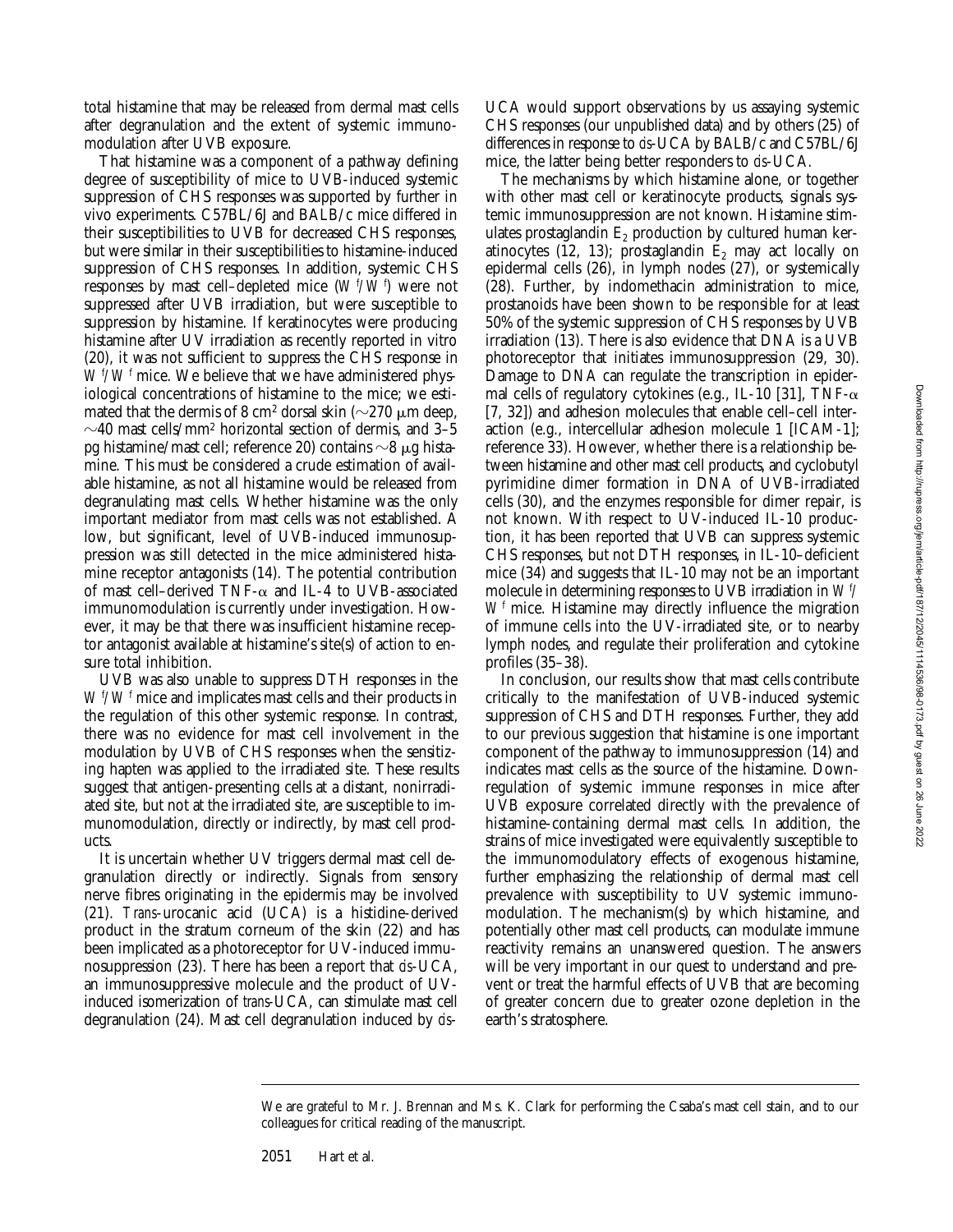This work was supported by the Anti-Cancer Foundation of South Australia, the National Health and Medical Research Council of Australia, the Flinders Medical Centre Foundation (to P.H. Hart and J.J. Finlay-Jones) and in part by National Institutes of Health grant RO1 CA-53765 (to F.P. Noonan).

Address correspondence to P.H. Hart, Department of Microbiology and Infectious Diseases, School of Medicine, Flinders University of South Australia, GPO Box 2100, Adelaide, Australia 5001. Phone: 61-8- 82045404; Fax: 61-8-82768658; E-mail: prue.hart@flinders.edu.au

*Received for publication 4 February 1998.*

### **References**

- 1. Kripke, M.L. 1981. Immunologic mechanisms in UV-radiation carcinogenesis. *Adv. Cancer Res.* 34:69–106.
- 2. Mottram, P.L., A. Mirisklavos, G.J.A. Clunie, and F.P. Noonan*.* 1988. A single dose of UV radiation suppresses delayed type hypersensitivity responses to alloantigens and prolongs heart allograft survival in mice. *Immunol. Cell Biol*. 66: 377–385.
- 3. Gilmour, J.W., J.P. Vestey, and M. Norval. 1993. The effect of UV therapy on immune function in patients with psoriasis. *Br. J. Dermatol.* 129:28–38.
- 4. Yoshikawa, T., and J.W. Streilein. 1990. Genetic basis of the effects of ultraviolet light B on cutaneous immunity. Evidence that polymorphism at the *Tnf*a and *Lps* loci governs susceptibility. *Immunogenetics.* 32:398–405.
- 5. Noonan, F.P., and H.A. Hoffman. 1994. Susceptibility to immunosuppression by ultraviolet B radiation in the mouse. *Immunogenetics.* 39:29–39.
- 6. Streilein, J.W., J.R. Taylor, V. Vincek, I. Kurimoto, J. Richardson, C. Tie, J.-P. Medema, and C. Golomb. 1994. Relationship between ultraviolet radiation–induced immunosuppression and carcinogenesis. *J. Invest. Dermatol.* 103:107S–111S.
- 7. Vincek, V., I. Kurimoto, J.P. Medema, E. Prieto, and J.W. Streilein. 1993. Tumor necrosis factor  $\alpha$  polymorphism correlates with deleterious effects of ultraviolet B light on cutaneous immunity. *Cancer Res.* 53:728–732.
- 8. Noonan, F.P., and H.A. Hoffman. 1994. Control of UVB immunosuppression in the mouse by autosomal and sexlinked genes. *Immunogenetics.* 40:247–256.
- 9. Gilchrest, B.A., N.A. Soter, J.S. Stoff, and M.C. Mihm. 1981. The human sunburn reaction: histologic and biochemical studies. *J. Am. Acad. Dermatol.* 5:411–422.
- 10. Ikai, K., K. Danno, T. Horio, and S. Narumiya. 1985. Effect of ultraviolet irradiation on mast cell–deficient W/Wv mice. *J. Invest. Dermatol.* 85:82–84.
- 11. Galli, S.J. 1990. New insights into "the riddle of the mast cells": microenvironmental regulation of mast cell development and phenotypic heterogeneity. *Lab. Invest.* 62:5–33.
- 12. Pentland, A.P., M. Mahoney, S.C. Jacobs, and M.J. Holtzman. 1990. Enhanced prostaglandin synthesis after ultraviolet injury is mediated by endogenous histamine stimulation. A mechanism for irradiation erythema. *J. Clin. Invest.* 86:566–574.
- 13. Jaksic, A., J.J. Finlay-Jones, C.J. Watson, L.K. Spencer, I. Santucci, and P.H. Hart. 1995. *Cis-*urocanic acid synergizes with histamine for increased  $PGE_2$  production by human keratinocytes: link to indomethacin-inhibitable UVB-induced immunosuppression. *Photochem. Photobiol.* 61:303–309.
- 14. Hart, P.H., A. Jaksic, G. Swift, M. Norval, A.A. El-Ghorr, and J.J. Finlay-Jones. 1997. Histamine involvement in UVB– and *cis*–urocanic acid–induced systemic suppression of contact hypersensitivity responses. *Immunology.* 91:601–608.
- 15. Norval, M., J.W. Gilmour, and T.J. Simpson. 1990. The ef-

fect of histamine receptor antagonists on immunosuppression induced by the *cis*-isomer of urocanic acid. *Photodermatol. Photoimmunol. Photomed.* 7:243–248.

- 16. Chung, H.-T., D.K. Burnham, B. Robertson, L.K. Roberts, and R.A. Daynes. 1986. Involvement of prostaglandins in the immune alterations caused by exposure of mice to ultraviolet radiation. *J. Immunol.* 137:2478–2484.
- 17. Thomas, W.R., and J.W. Schrader. 1983. Delayed hypersensitivity in mast-cell–deficient mice. *J. Immunol.* 130:2565– 2567.
- 18. Nakano, T., T. Sonoda, C. Hayashi, A. Yamatodani, Y. Kanayama, T. Yamamura, H. Asai, T. Yonezawa, Y. Kitamura, and S.J. Galli. 1985. Fate of bone marrow–derived cultured mast cells after intracutaneous, intraperitoneal, and intravenous transfer into genetically mast cell–deficient W/Wv mice. Evidence that cultured mast cells can give rise to both connective tissue type and mucosal mast cells. *J. Exp. Med.* 162:1025–1043.
- 19. Culling, C.F.A., and W.L. Dunn. 1974. Handbook of Histopathological and Histochemical Techniques (Including Museum Techniques). 3rd ed. Butterworths & Co., London. 419 p.
- 20. Malaviya, R., A.R. Morrison, and A.P. Pentland. 1996. Histamine in human epidermal cells is induced by ultraviolet light injury. *J. Invest. Dermatol.* 106:785–789.
- 21. Eschenfelder, C.C., J. Benrath, M. Zimmerman, and F. Gillardon. 1995. Involvement of substance *P* in ultraviolet irradiation–induced inflammation in rat skin. *Eur. J. Neurosci.* 7:1520–1526.
- 22. Noonan, F.P., and E.C. De Fabo. 1992. Immunosuppression by ultraviolet B radiation: initiation by urocanic acid. *Immunol. Today.* 13:250–254.
- 23. De Fabo, E.C., and F.P. Noonan. 1983. Mechanism of immune suppression by ultraviolet irradiation *in vivo*. I. Evidence for the existence of a unique photoreceptor in skin and its role in photoimmunology. *J. Exp. Med.* 158:84–98.
- 24. Wille, J.J., and A. Kydonieus. 1995. Abrogation of contact hypersensitivity in mice by topically-applied mast cell degranulating agents. *J. Invest. Dermatol.* 104:679. (Abstr.)
- 25. Kurimoto, I., and J.W. Streilein. 1992. *Cis*-urocanic acid suppression of contact hypersensitivity induction is mediated via tumor necrosis factor–a. *J. Immunol.* 148:3072–3078.
- 26. Grewe, M., M. Klammer, and J. Krutmann. 1995. The role of prostaglandin  $E_2$  (PGE<sub>2</sub>) in ultraviolet B radiation (UVBR)-induced inhibition of ICAM-1 expression in human antigen presenting cells (APC). *J. Invest. Dermatol.* 105: 498. (Abstr.)
- 27. Van der Pouw Kraan, T.C.T.M., L.C.M. Boeije, R.J.T. Smeenk, J. Wijdenes, and L.A. Aarden. 1995. Prostaglandin- $E<sub>2</sub>$  is a potent inhibitor of human interleukin 12 production. *J. Exp. Med.* 181:775–779.